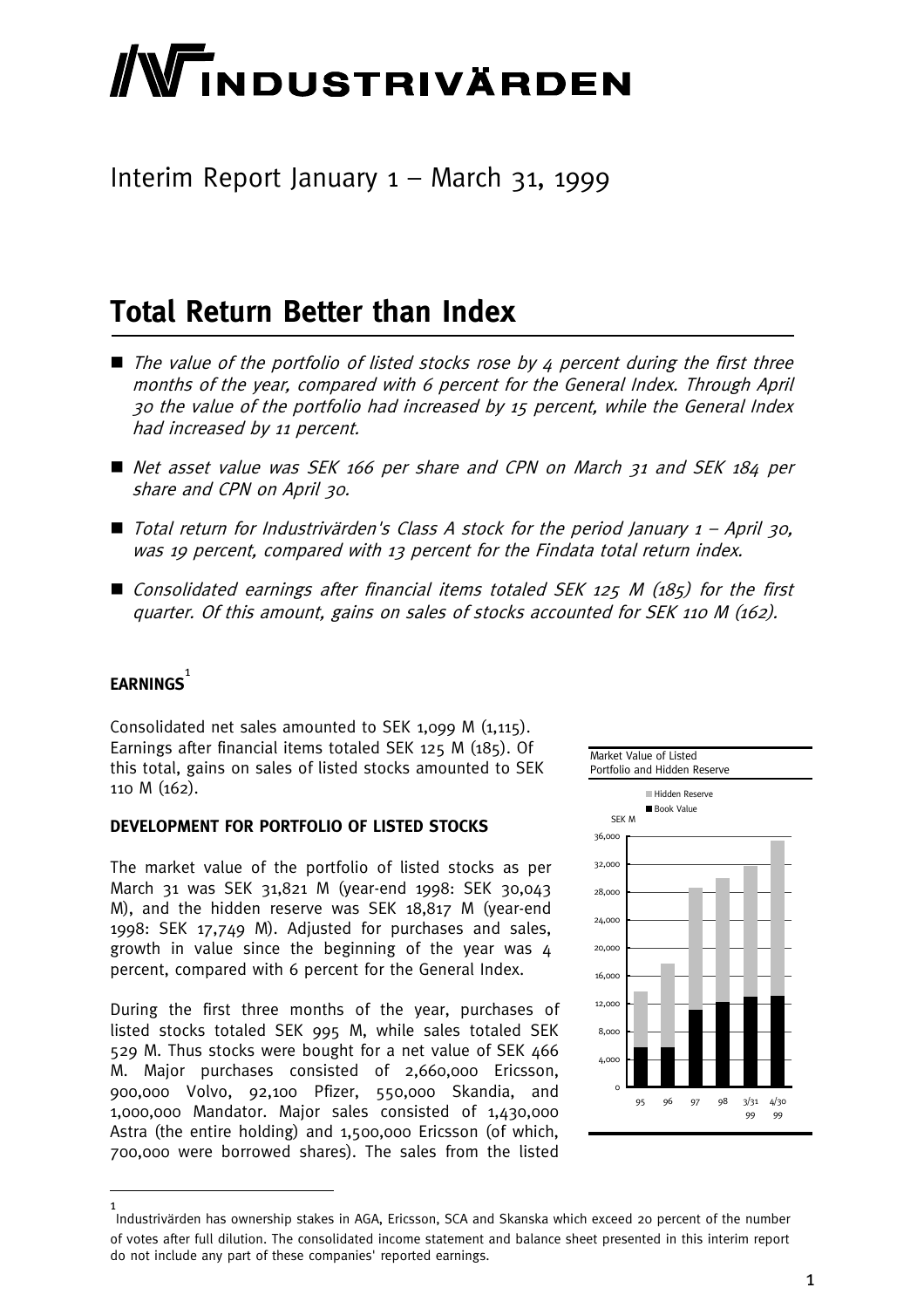## $\mathbb N$ industrivärden

portfolio resulted in a capital gain of SEK 110 M.

#### **PRICE TREND FOR THE SIX LARGEST SHAREHOLDINGS**

The trend during the first quarter for the six largest shareholdings, which accounted for 84 percent of the portfolio's value on March 31, was as follows:

| Company       | Share of portfolio   | Price change,  |
|---------------|----------------------|----------------|
|               | value on March 31, % | Jan.-March, %  |
| Ericsson      | 31                   | 2              |
| Handelsbanken | 13                   | -16            |
| Sandvik       | 12                   | 16             |
| <b>SCA</b>    | 10                   | $\overline{2}$ |
| AGA           | 9                    | -4             |
| Skandia       | q                    | 23             |

Ericsson performed worse than the General Index during the first quarter, although with large positive and negative deviations. At its highest, Ericsson's stock was up 14 percent, while at its lowest it was down 8 percent.

Handelsbanken has long had better profitability than the average for Sweden's other commercial banks. Despite this, its stock performed worse than both the banking and financial services index and the General Index.

Sandvik performed better than the General Index as well as the engineering index. Stock in cyclical companies like Sandvik and SSAB had strong growth during the first quarter.

SCA's strategy of gradually increasing the share of high value-added products has led to a positive and stable earnings trend in recent years. However, during the first quarter, SCA's stock performed worse than both the forestry index and the General Index.

AGA performed worse than the General Index, but on a par with most of its competitors in the international gas market.

Skandia clearly outperformed the General Index. The shareholding in Skandia, which has been acquired gradually since 1995, has had very good value appreciation.

The market value of the portfolio of listed stocks on April 30 was SEK 35,412 M, and the hidden reserve was SEK 22,265 M. Adjusted for purchases and sales, the portfolio grew in value by 15 percent since the beginning of the year. The General Index rose by 11 percent during the same period.

#### **INDUCTUS**

Inductus' net sales amounted to SEK 660 M (695), which entails a decrease of 5 percent compared with the first quarter of 1998. Earnings after financial items totaled SEK 34 M  $(35).$ 

#### **INDUTRADE**

Indutrade's net sales amounted to SEK 422 M (410), an increase of 3 percent compared with the first quarter of 1998. Earnings after financial items totaled SEK 31 M (38).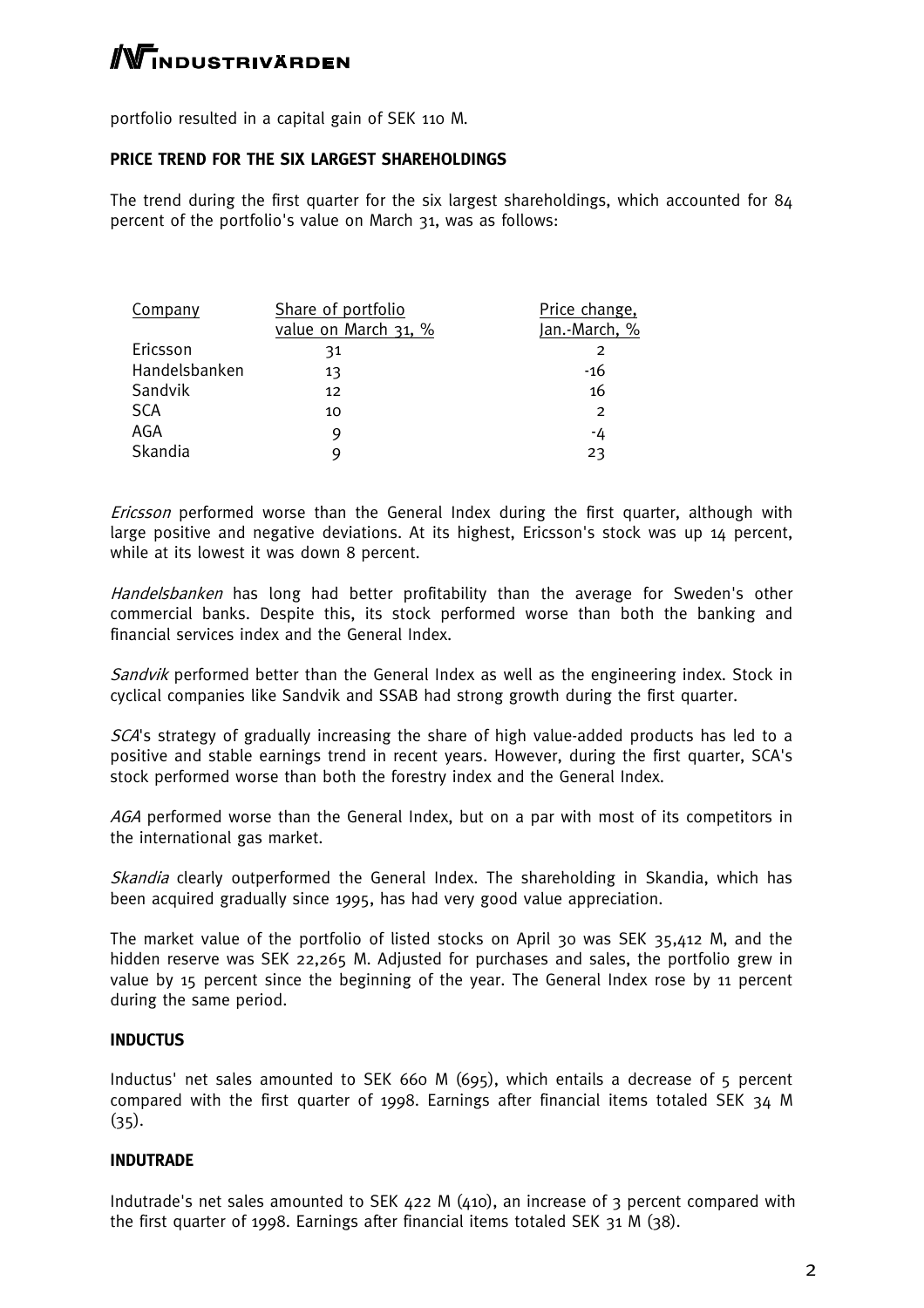

#### **CALCULATED NET ASSET VALUE**

Industrivärden's net asset value 2 on March 31 has been calculated at SEK 31.8 billion, or SEK 166 per share and CPN. Net asset value as per April 30, 1999, has been calculated at SEK 184 per share and CPN.

Net Asset Value per Share and CPN



Stockholm, Sweden, May 4, 1999

Clas Reuterskiöld President and CEO

#### **AUDITORS' EXAMINATION**

This interim report has not been examined by the Company's auditors.

#### **FINANCIAL CALENDAR**

An interim report for the period January–June will be released on August 18, 1999. An interim report for the period January–September will be released on November 4. A year-end report for the 1999 financial year will be released on February 15, 2000. The Annual Report for 1999 will be distributed at the end of March 2000.

<sup>2</sup> Composition of net asset value is shown in the table on page 9.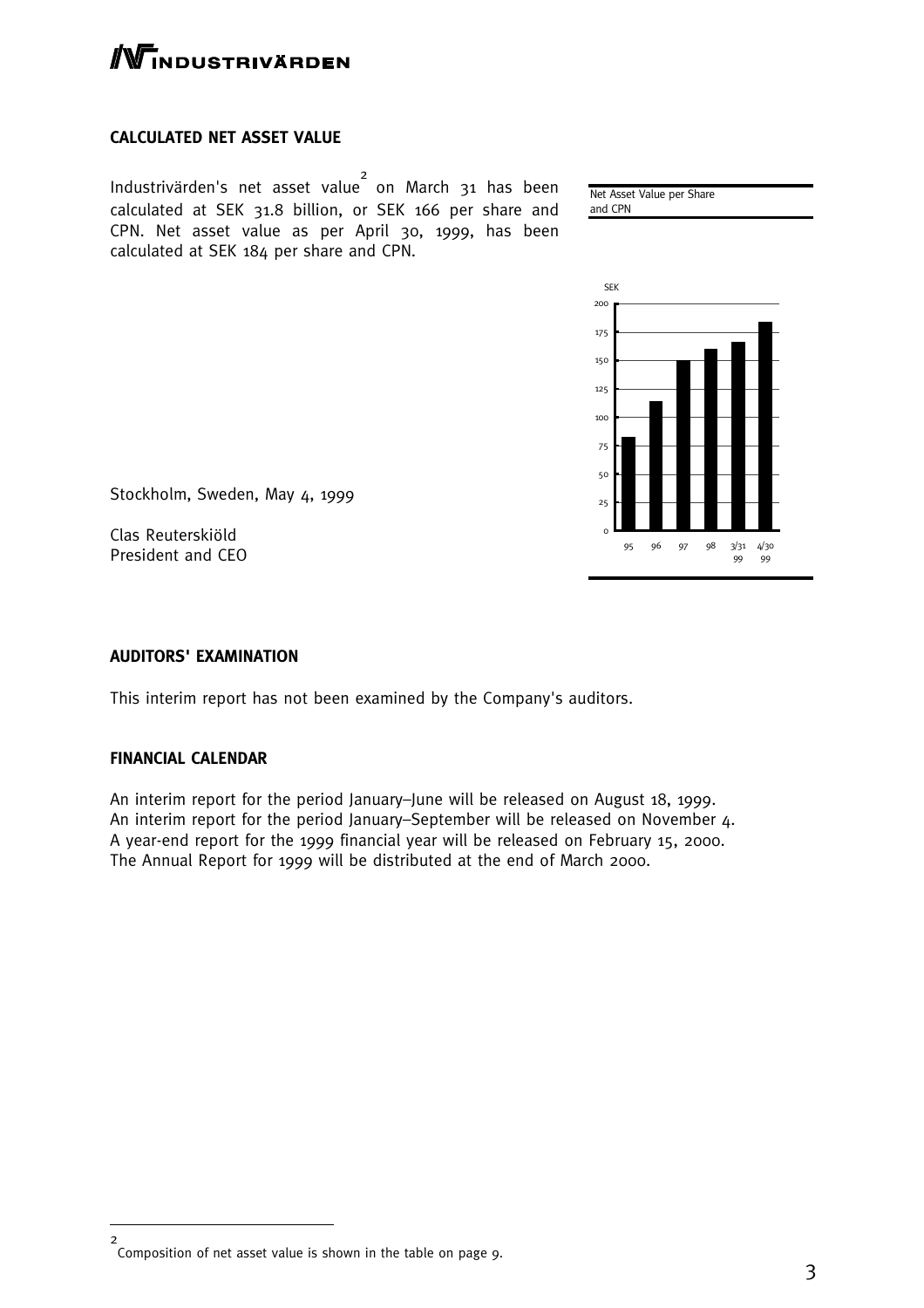#### **Industrivärden Consolidated Income Statement**

| <b>SEK M</b>                            | 1999<br>Jan.-March | 1998<br>Jan.-March | 1998<br>Jan.-Dec. |
|-----------------------------------------|--------------------|--------------------|-------------------|
| Net sales                               | 1,099              | 1,115              | 4,580             |
| Cost of goods sold                      | $-732$             | $-745$             | $-3,057$          |
| <b>Gross earnings</b>                   | 367                | 370                | 1,523             |
| Development costs                       | $-19$              | $-21$              | -83               |
| Selling costs                           | $-182$             | $-178$             | $-741$            |
| Administrative costs                    | $-107$             | $-104$             | $-431$            |
| Other operating income and expenses     | o                  | 1                  | 8                 |
| <b>Operating earnings</b>               | 59                 | 68                 | 276               |
| Dividend income from listed stocks      | $\mathbf{2}$       | $\mathbf{1}$       | 1,067             |
| Capital gains on sales of listed stocks | 110                | 162                | 974               |
| Capital gains on sales of other stocks  |                    |                    | 29                |
| <b>Earnings before financial items</b>  | 171                | 231                | 2,346             |
| Interest income                         | 8                  | 4                  | 17                |
| Interest expense (excl. CPN interest)   | -59                | $-53$              | $-232$            |
| Other financial items                   | 5                  | 3                  | 17                |
| <b>Earnings after financial items</b>   | 125                | 185                | 2,148             |
| <b>CPN</b> interest                     | $-25$              | $-21$              | $-101$            |
| <b>Earnings before taxes</b>            | 100                | 164                | 2,047             |
| Tax on earnings for the year            | $-10$              | 0                  | $-129$            |
| Net earnings for the year               | 90                 | 164                | 1,918             |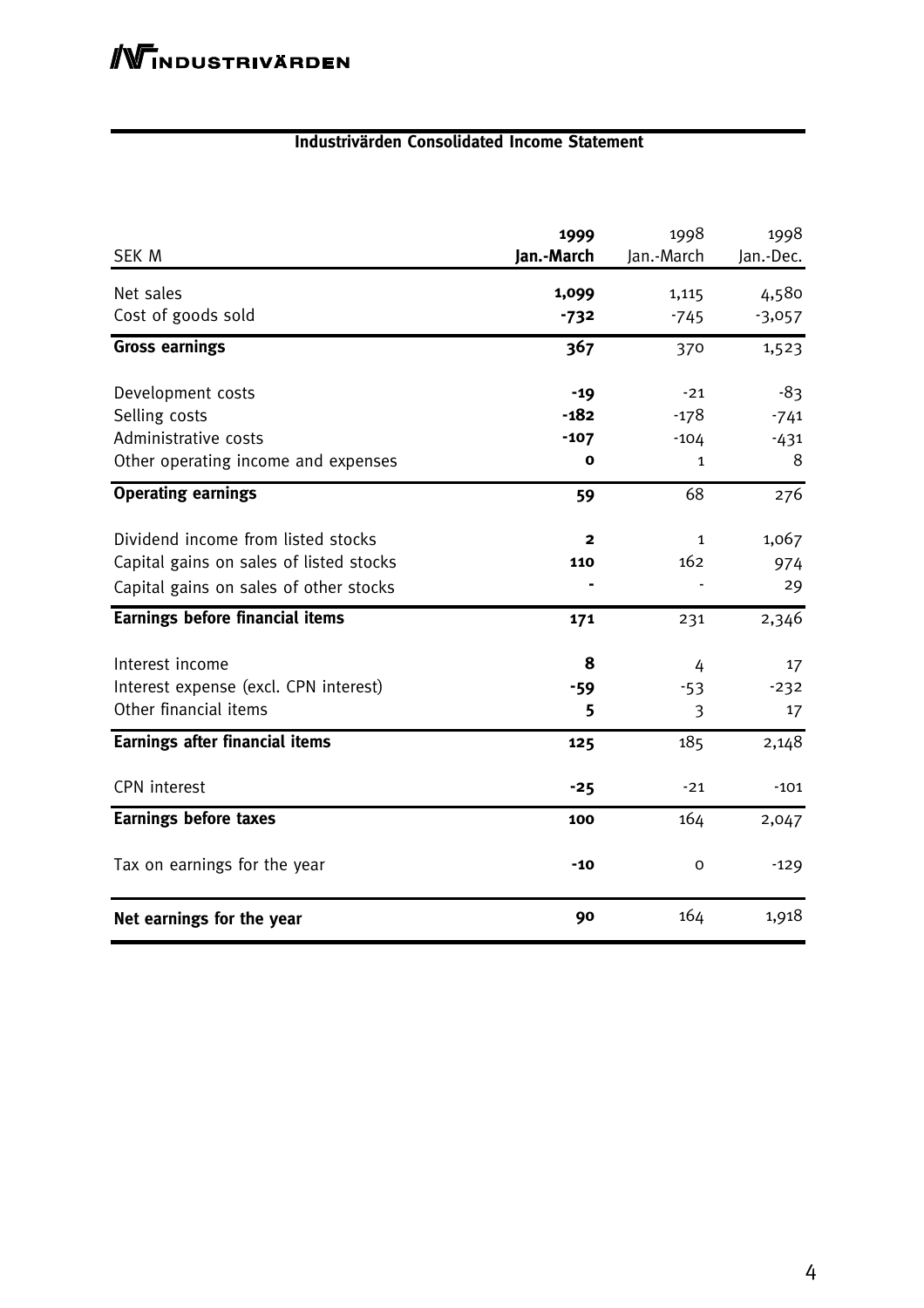#### **Breakdown by Business Unit**

|                                            | Net sales  |            | Earnings after<br>financial items |            |
|--------------------------------------------|------------|------------|-----------------------------------|------------|
| <b>SEK M</b>                               |            |            |                                   |            |
|                                            | 1999       | 1998       | 1999                              | 1998       |
|                                            | Jan.-March | Jan.-March | Jan.-March                        | Jan.-March |
| Inductus                                   | 660        | 695        | 34                                | 35         |
| Indutrade                                  | 422        | 410        | 31                                | 38         |
| Dividends from listed stocks               |            |            | $\mathbf{2}$                      | 1          |
| Other, net                                 | 17         | 10         | -52                               | $-51$      |
|                                            | 1,099      | 1,115      | 15                                | 23         |
| Capital gains on<br>sales of listed stocks |            |            | 110                               | 162        |
|                                            | 1,099      | 1,115      | 125                               | 185        |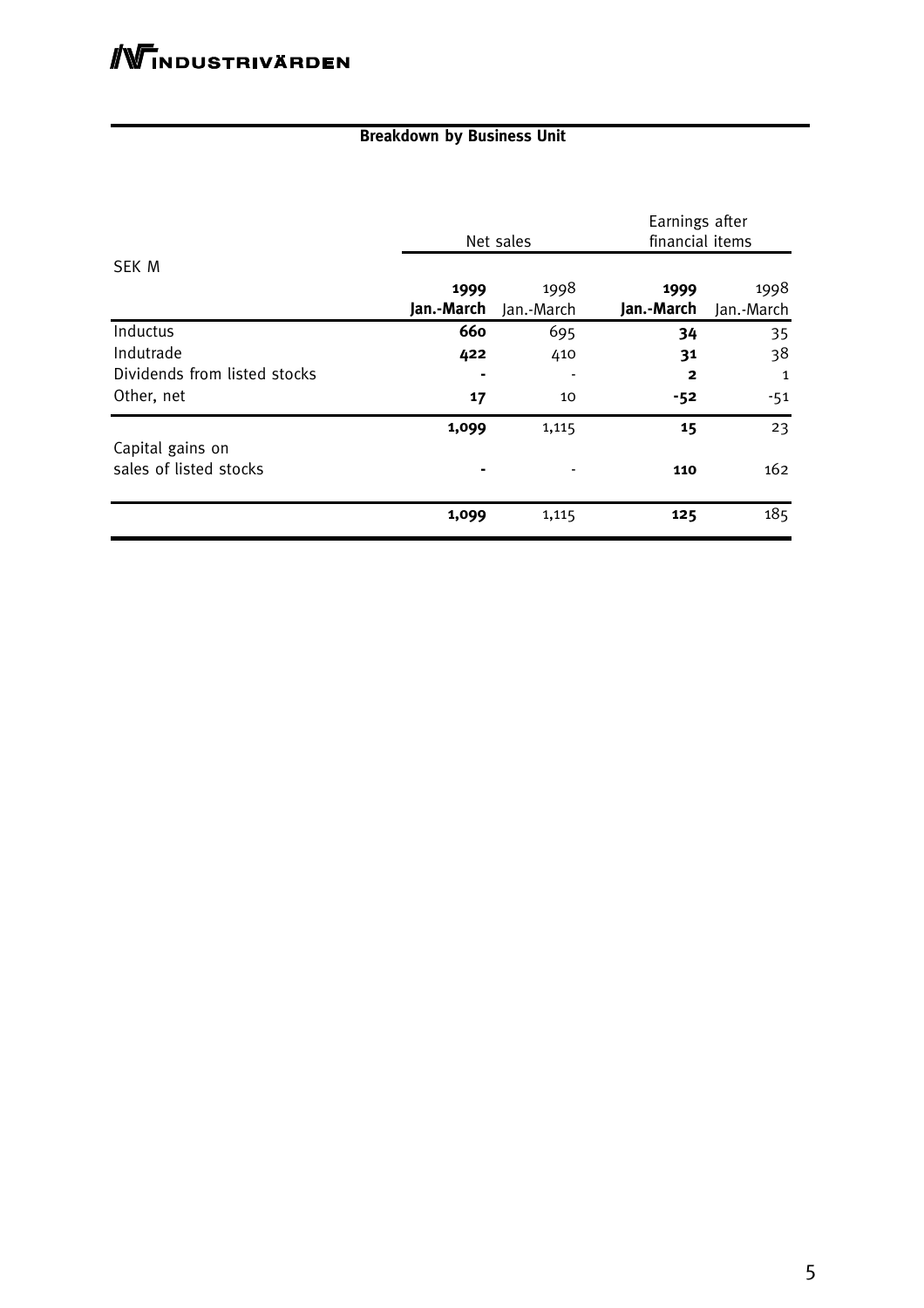#### **Industrivärden Consolidated Balance Sheet**

|                                             | March 31    | March 31 | Dec. 31      |
|---------------------------------------------|-------------|----------|--------------|
| SEK M                                       | 1999        | 1998     | 1998         |
|                                             |             |          |              |
| Intangible assets                           | 103         | 94       | 101          |
| Tangible assets                             | 704         | 708      | 706          |
| Shares and participations                   | 13,099      | 11,155   | 12,382       |
| Other financial assets                      | 77          | 72       | 71           |
| Inventories                                 | 725         | 721      | 718          |
| Accounts receivable, trade                  | 858         | 874      | 878          |
| Other current receivables                   | 100         | 284      | 117          |
| Liquid assets                               | 817         | 249      | 1,200        |
| <b>Total assets</b>                         | 16,483      | 14,157   | 16,173       |
| Shareholders' equity                        | 10,059      | 8,837    | 9,974        |
| CPN loans                                   | 448         | 450      | 448          |
| Provisions                                  | 328         | 320      | 323          |
| Interest-bearing long-term liabilities      | 1,695       | 1,266    | 1,709        |
| Noninterest-bearing long-term liabilities   | $\mathbf o$ | 9        | $\mathsf{o}$ |
| Interest-bearing current liabilities        | 2,816       | 2,369    | 2,709        |
| Noninterest-bearing current liabilities     | 1,137       | 906      | 1,010        |
| Total shareholders' equity and liabilities  | 16,483      | 14,157   | 16,173       |
| Visible equity ratio, percent               | 64          | 66       | 64           |
| Adjusted equity ratio, percent <sup>3</sup> | 83          | 87       | 83           |

<sup>3</sup> Includes surplus values of listed stocks.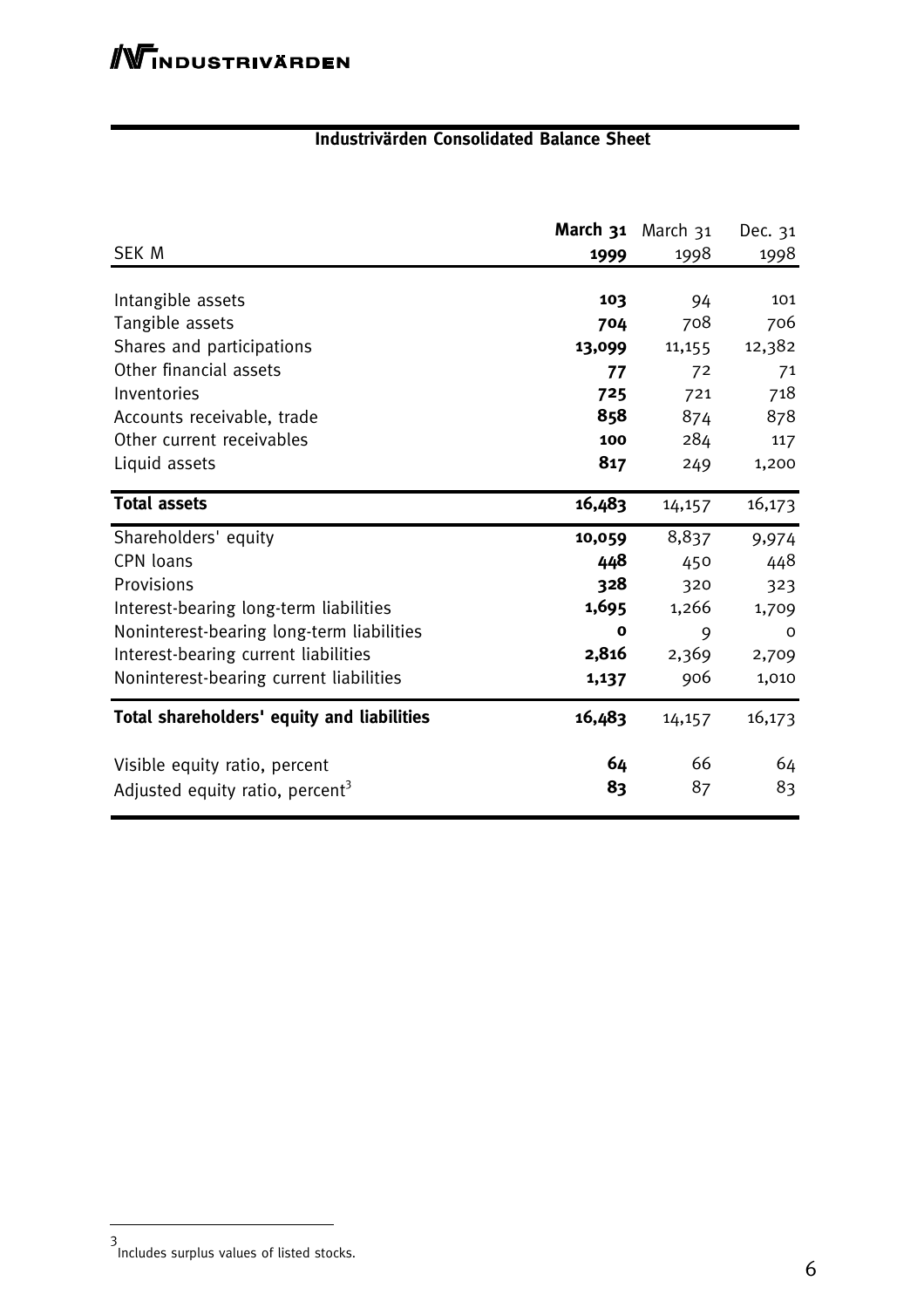#### **Industrivärden Consolidated Statement of Cash Flows**

| <b>SEK M</b>                                                    | 1999<br>Jan.-March | 1998<br>Jan.-March | 1998<br>Jan.-Dec. |
|-----------------------------------------------------------------|--------------------|--------------------|-------------------|
| <b>OPERATING ACTIVITIES</b>                                     |                    |                    |                   |
| Earnings after financial items                                  | 125                | 185                | 2,148             |
| Adjustment of items not included in cash flows:                 |                    |                    |                   |
| Depreciation                                                    | 37                 | 36                 | 144               |
| Reversal of result of sales of stocks                           | $-110$             | $-162$             | $-1,003$          |
| Reversal of other items not affecting cash flows                | 20                 | 4                  | $-367$            |
| Taxes paid                                                      | -96                | $-19$              | -58               |
| Cash flow from operating activities before                      |                    |                    |                   |
| changes in working capital                                      | -24                | 44                 | 864               |
| Cash flow from changes in working capital                       | 246                | -206               | -58               |
| Net cash flow from operating activities                         | 222                | $-162$             | 806               |
| <b>INVESTING ACTIVITIES</b>                                     |                    |                    |                   |
| Purchases of listed stocks (incl. stocks received as dividends) | -995               | $-247$             | $-2,025$          |
| Sales of listed stocks                                          | 495                | 355                | 2,149             |
| Net purchase/sale of other fixed assets                         | -48                | $-22$              | $-123$            |
| Net cash flow from investing activities                         | $-548$             | 86                 | $\mathbf{1}$      |
| <b>FINANCING ACTIVITIES</b>                                     |                    |                    |                   |
| Loans raised and amortization of debt                           | -53                | 35                 | 824               |
| Dividends and CPN interest paid out                             |                    |                    | $-728$            |
| Net cash flow from financing activities                         | -53                | 35                 | 96                |
| Net cash flow for the period                                    | $-379$             | $-41$              | 903               |

#### **Change in net debt**

|                                        | 12/31/98 | Cash flow | Change in<br>loans | Other<br>changes | Outcome<br>3/31/99 |
|----------------------------------------|----------|-----------|--------------------|------------------|--------------------|
| Liquid assets                          | 1,200    | $-379$    |                    | -4               | 817                |
| Long-term interest-bearing liabilities | 1,709    |           | $-154$             | 140              | 1,695              |
| Current interest-bearing liabilities   | 2,709    |           | 101                | 6                | 2,816              |
| Interest-bearing pension provision     | 132      | ۰         |                    | 1                | 133                |
| Net debt                               | 3,350    | 379       | -53                | 151              | 3,827              |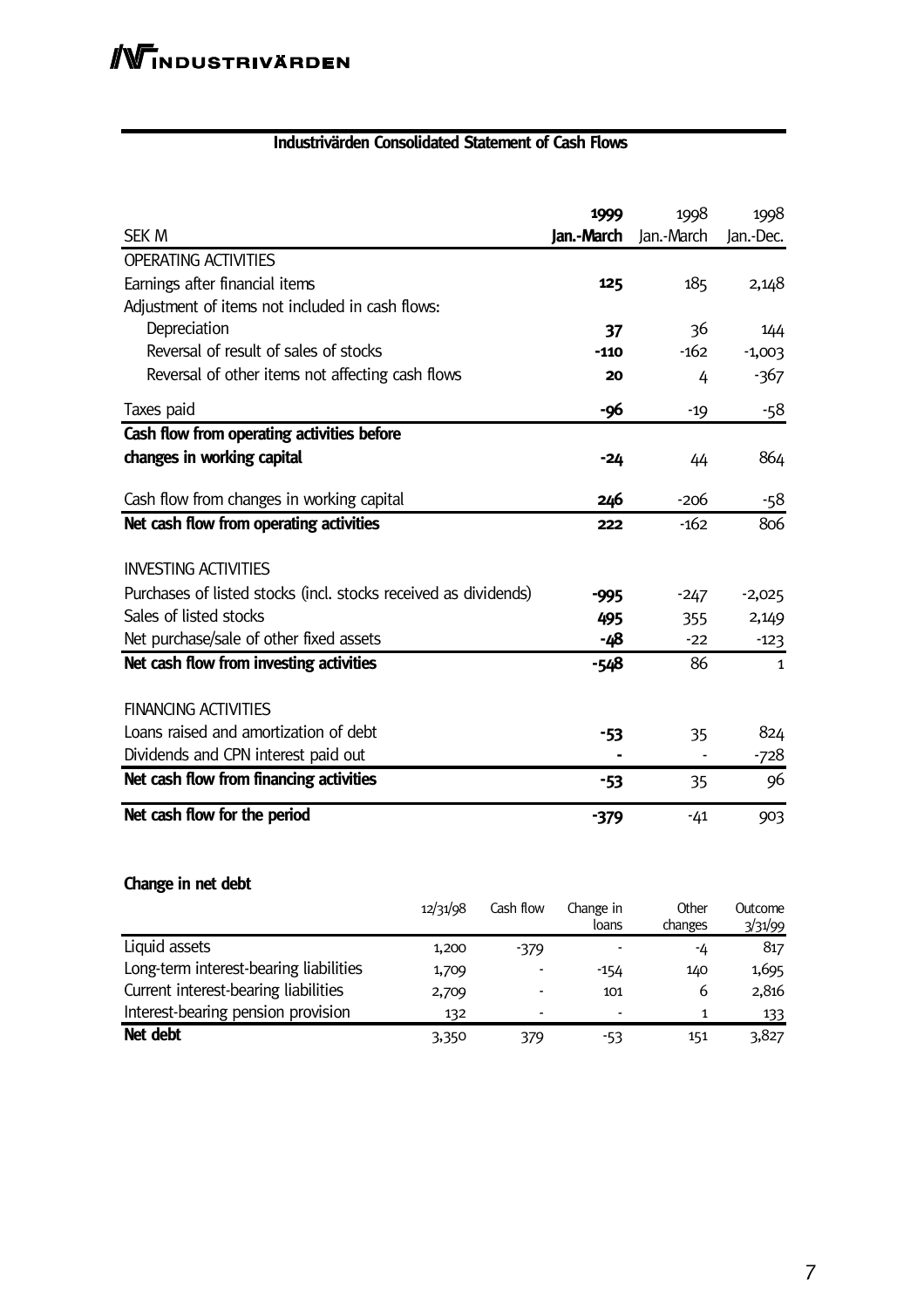|                                                                                                                                |            | Market value |                          |                                 |
|--------------------------------------------------------------------------------------------------------------------------------|------------|--------------|--------------------------|---------------------------------|
|                                                                                                                                | Number     | SEK M        | SEK per share<br>and CPN | Percent of<br>portfolio's value |
| Ericsson                                                                                                                       | 46,520,000 | 9,909        | 52                       | 31                              |
| Handelsbanken                                                                                                                  | 14,650,000 | 4,197        | 22                       | 13                              |
| Sandvik                                                                                                                        | 23,000,000 | 3,772        | 20                       | 12                              |
| <b>SCA</b>                                                                                                                     | 18,382,000 | 3,272        | 17                       | 10                              |
| AGA                                                                                                                            | 28,615,000 | 2,947        | 15                       | 9                               |
| Skandia                                                                                                                        | 17,750,000 | 2,716        | 14                       | 9                               |
| Skanska                                                                                                                        | 8,463,577  | 2,370        | 12                       | $\overline{7}$                  |
| <b>SSAB</b>                                                                                                                    | 12,046,600 | 1,240        | 6                        | 4                               |
| Pfizer                                                                                                                         | 530,000    | 608          | $\overline{3}$           | $\overline{2}$                  |
| Volvo                                                                                                                          | 2,300,000  | 491          | 3                        | $\overline{c}$                  |
| Other ( <sek 200="" m)<="" td=""><td></td><td>299</td><td><math>\overline{2}</math></td><td><math>\mathbf{1}</math></td></sek> |            | 299          | $\overline{2}$           | $\mathbf{1}$                    |
| <b>Total</b>                                                                                                                   |            | 31,821       | 166                      | 100                             |

#### **Portfolio of Listed Stocks as per March 31, 1999**

The listed portfolio above included the following stocks which were out on loan:

|              | Number |
|--------------|--------|
| Sandvik      | 33,000 |
| SCA          | 51,900 |
| SSAB         | 40,000 |
| Other stocks | 12,500 |

The listed portfolio above did not include 700,000 borrowed Ericsson shares.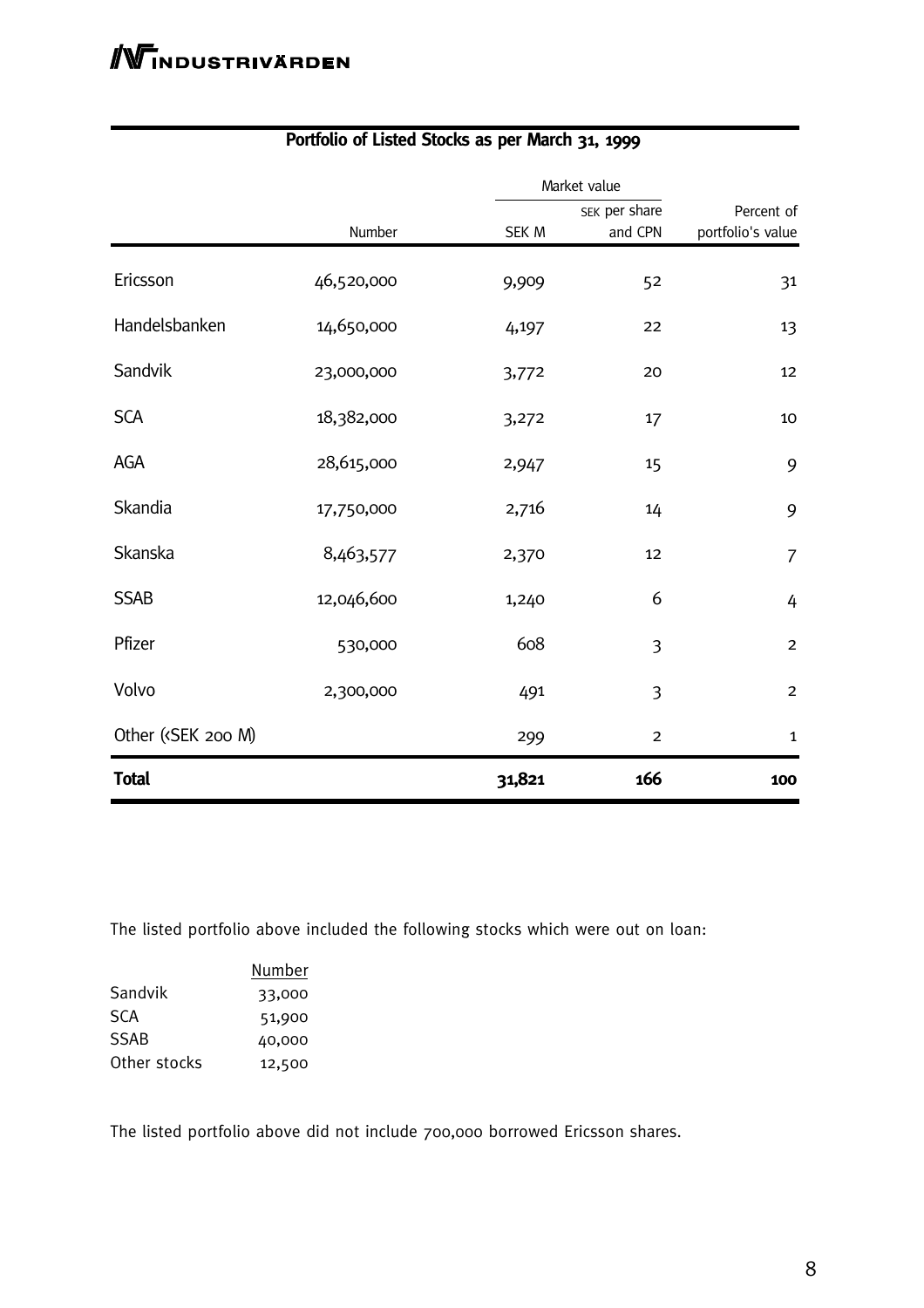|                                                    | SEK billion |             | SEK per share and CPN |           |
|----------------------------------------------------|-------------|-------------|-----------------------|-----------|
|                                                    | April 30    | March 31    | April 30              | March 31  |
| Listed stocks<br>Industrial and trading operations | 35.4<br>3.6 | 31.8<br>3.6 | 185<br>19             | 166<br>19 |
|                                                    | 39.0        | 35.4        | 204                   | 185       |
| Other assets and liabilities                       | $-3.8$      | $-3.6$      | $-20$                 | $-19$     |
|                                                    | 35.2        | 31.8        | 184                   | 166       |

#### **Composition of Net Asset Value**

Total number of shares and CPNs: 191,206,984

The portfolio of listed stocks has been valued at current market value. The industrial and trading operations have been valued using a P/E multiple of 15 (the same as at year-end 1998), based on current forecasts of the companies' earnings for 1999. The P/E multiple for the engineering industry according to the Affärsvärlden equities indicator was 21 at yearend 1998, 19 at the end of March, and 23 at the end of April 1999.

For data pertaining to the composition of net asset value on all reporting occasions during the past five years, see "The Analysis Tool" on Industrivärden's website.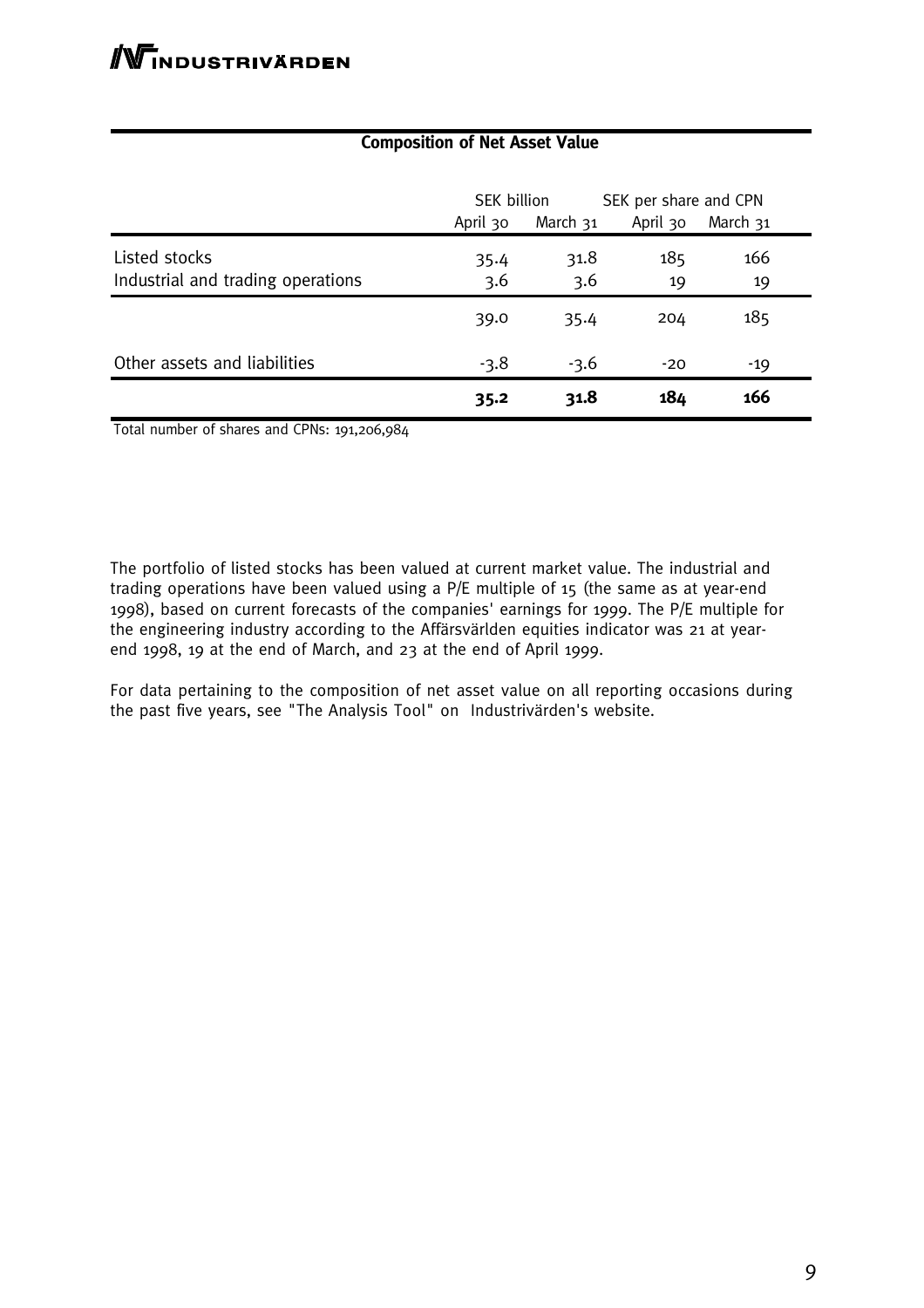## **TNDUSTRIVÄRDEN**

#### **Clas Reuterskiöld's Speech at Industrivärden's Annual General Meeting, April 21, 1999**

Honored shareholders and holders of convertible participating notes in Industrivärden, ladies and gentlemen:

It is with great satisfaction to note that interest in Industrivärden has risen sharply in recent years. Thus the number of shareholders and holders of CPNs today amounts to nearly 30,000, compared with 23,000 five years ago. I take this gratifying development as a sign that our conscious efforts at making Industrivärden better known through regular presentations and other measures have yielded results. Naturally, in the future, too, we will maintain a high level of activity in our information and investor relations. One goal in this context is to further increase the number of shareholders and especially foreign ownership.

#### **Professional Management at a Low Cost**

Industrivärden's pledge to investors is to provide professional management of an equities portfolio whereby the investor delegates the responsibility to Industrivärden to choose which stocks should be owned and how this ownership shall be exercised. Management is conducted at a cost that is less than 0.2 percent of managed assets. Compared with most fund management, this must be seen as a low cost at the same time that we in my view have all the resources and expertise needed to conduct effective management.

In view of the service that we offer, natural owners of Industrivärden stock are investors without any equities management function of their own, who at the same time are interested in a balanced risk investment. Examples of such investors are foundations, various types of funds, and more or less well-to-do individuals. But it is also our pleasure to note that a large percentage of Industrivärden's stock is owned by large institutions with own fully developed research and management resources.

#### **Active, Long-Term Ownership**

Our portfolio management is characterized by continuous analysis of existing and potential holdings. In addition, one objective of our management is to serve as active owners by providing industrial and financial expertise to the portfolio companies. Through board representation we want to have a part in influencing the development and value appreciation of the companies in which we have made major investments. Our work approach requires a long-term perspective. Thus, unlike many other investors, we cannot "vote with our feet," since we would thereby lose our ability to influence.

What, then, do we mean by being active owners? The question has several answers which complement each other. One key role as an active owner is to contribute to effective resource allocation. This entails being ready to assist with capital when warranted. Just as important is ensuring that the company in question does not bind more capital than what is necessary for its operations, since capital should be transferred to the shareholders. Examples of this are SSAB, Skanska and, most recently, AGA.

Another fundamental task is to put demands on the company management concerning the company's earnings and development in general. Making demands can sound more passive than active. But this is not the case. Often it is a thankless task, but at the same time, based on experience it is my firm belief that results don't just happen. Clearly formulated demands require a company's management to make an extra effort to achieve the set objectives, regardless of whether these are expressed in quantitative or qualitative terms. In other words, it is important to make sure that the companies maintain a high level of activity and that they create value that will benefit Industrivärden's shareholders.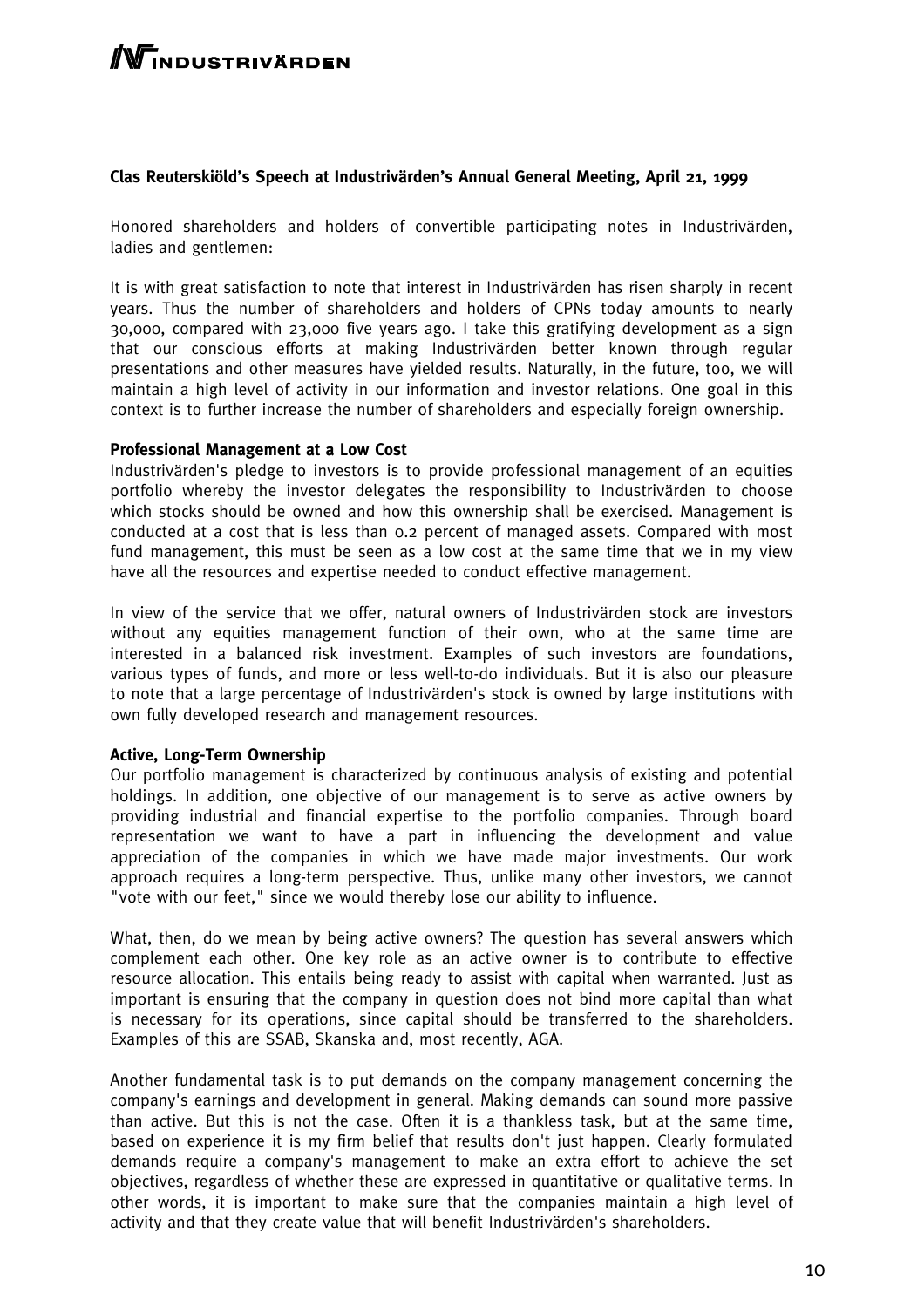WINDUSTRIVÄRDEN

On repeated occasions in the past, I have stressed that a board is a team that works on behalf of all a company's shareholders. Therefore, it is not possible to couple a certain measure to the efforts of an individual board member. Thus, in connection with accomplishments in a portfolio company, we cannot issue a statement and present examples of the activity that is constantly being conducted at Industrivärden. Despite this, I will assert that board members with ties to Industrivärden have played a decisive role in a large number of matters that have increased the value of the companies in which we are major shareholders.

#### **Sale of PLM**

I just pointed out that having a long-term perspective is fundamental to our credibility as an active owner. However, this does not mean that we never exit from a holding. A very recent example was the sale of our holding in PLM. As I point out in the Annual Report, an important factor underlying the sale was the changed market conditions for PLM's products. PLM's management did an exceptional job and, considering the circumstances, the company reported satisfactory earnings. However, the competition and market in general were not ready to actively participate in the necessary restructuring of the European glass packaging market. Added to this was the turn of events in Russia during the past year, with a sharp deterioration in economic and market conditions for the newly constructed can factory outside Moscow. Taken together, these factors gave us reason for concern about PLM's earnings performance in the years immediately ahead. Against this backdrop, neither Industrivärden nor other shareholders would receive a competitive return on their invested capital. This was the reason for our sale of the shares in PLM and our demand that the buyer at the same time give the other shareholders the opportunity to relinquish their shares according to the same terms.

It is in the nature of things that a holding company with a long-term investment horizon and the ambition of being an active owner cannot present a major business deal every month. Despite this, the sale of the shares in PLM was one in a long line of deals during the past five-year period. As a result, our assets today have an entirely different composition than they did in 1994.

Then, nearly half of the market value of our assets consisted of subsidiary shareholdings, compared with just under ten percent today. Thus during the period we divested the subsidiaries Mont Blanc, Elitfönster and Thorsman/Wibe in the Inductus Group – and the real estate company Fundament – with handsome capital gains as a result. The same applies for the divestment of PLM, which took place in three steps: first a market listing with preferential rights for our own shareholders, thereafter a secondary placement, and finally, the previously mentioned sale in 1998.

#### **Major Changes in the Listed Portfolio**

In the portfolio of listed stocks, too, significant changes have taken place during the past five-year period – among other things, by investing the capital released from the abovementioned sales in listed stocks.

In 1993 the portfolio of listed stock consisted of seven holdings: AGA, Ericsson, Euroc, SCA, Handelsbanken, Skanska and Ferro. Added to these were options in SSAB. The portfolio had a market value of SEK 10 billion.

Today's portfolio is more than three times as large and includes stocks in nearly twenty companies. The shares in Euroc and Ferro have been sold, and a number of new stocks have been added. The options in SSAB have been exercised, and Industrivärden has thereby become one of the company's largest owners. The holding in Skanska has been doubled, and Industrivärden has taken on the role of prime mover with respect to execution of the company's ongoing restructuring.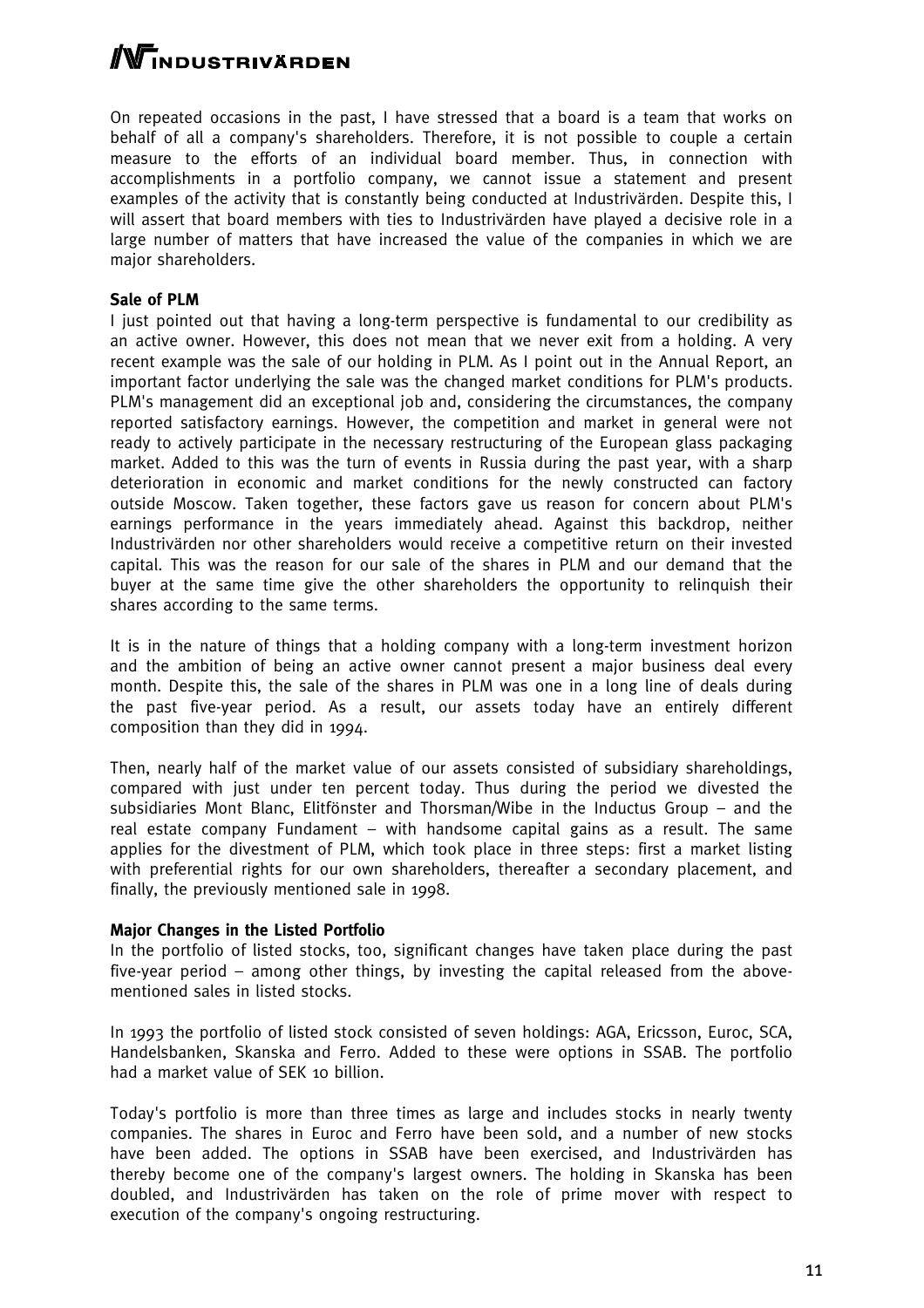# **WINDUSTRIVÄRDEN**

#### **Good Value Appreciation for Skandia and Pfizer**

A new, large holding has been added through the purchase of stock in Sandvik. Added to this is the buildup of what we call the medium-term portfolio, valued at between three and four billion kronor, or approximately ten percent of our total assets. The most significant holdings are Skandia – where we are now one of the three largest owners – and Pfizer, which represents the high growth pharmaceutical industry. Both Skandia and Pfizer are good examples of our research and management competence. The purchases in Skandia began in 1996. To date we have invested approximately SEK 800 M in the company, with a current value of approximately SEK 2.7 billion  $-$  a growth in value of nearly two billion kronor. The purchases in Pfizer, which began almost a year ago to this date, have amounted to approximately SEK 500 M to date and have shown in good value appreciation.

The changes carried out in our assets have been conducted according to a well-thought-out plan and after careful consideration of each business decision.

#### **Concentrated Portfolio of Stocks**

Although the number of companies in which we are shareholders has risen, a central aspect of our strategy is that our portfolio should be concentrated to a limited number of companies. This is a crucial prerequisite in order for us to satisfactorily be able to exercise our role as an active owner. It is also a requirement in order for us to be able to monitor and have insight into the various holdings. Another positive result of our concentration strategy for us as well as the stock market – and this applies for the listed portfolio as well as our wholly owned operations – is that it is easier for current and future shareholders to analyze Industrivärden's stock.

In addition to the transactions mentioned above, a large number of small transactions have been carried out and an even larger number have been analyzed and considered without being carried out. A financial investor like Industrivärden is continuously evaluating its own business proposals as well as proposals from external parties. It is in the nature of things that such evaluation must be conducted under secrecy. If not, the external flow of ideas would quickly cease. Against this background, it is our policy to never comment on questions about or otherwise comment on deals between ordinary reporting occasions whether or not they have been carried out, or even been taken up for consideration. Naturally, we provide information if required by the stock exchange's or other rule systems, such as in connection with major increases or decreases in ownership positions. Choosing a model in which we would comment in certain cases but not others would quickly lead to a situation in which we would not be able to guarantee our pledge of secrecy to our business partners, at the same time that our credibility with the media would quickly run the risk of being undermined.

#### **Purchase of Ericsson Shares**

Our policy has been respected by the market and journalists, and has worked well. However, just over a month ago it caused some problems from an information standpoint. The background to this was that we received an offer from the Wallander and Hedelius Foundation to purchase 2.66 million Class A shares in Ericsson. The proposal was considered carefully in view of Ericsson's heavy weighting in our portfolio, and on the other hand, its valuation as a growth stock. Our response after careful deliberation was that we wished to acquire the offered shares. The purchase was conducted at the current market price, without a premium, and as a direct deal without transaction costs. The purchase totaled SEK 572 M and was partly financed through the sale of Ericsson B-shares. The decision was made by the executive management within the investment limits set by the Board of Directors.

I want to emphasize that the deal was based on strictly commercial grounds and according to the same criteria as all other transactions, that is, that it would contribute to the objective that the value of our assets should perform better than the stock market average.